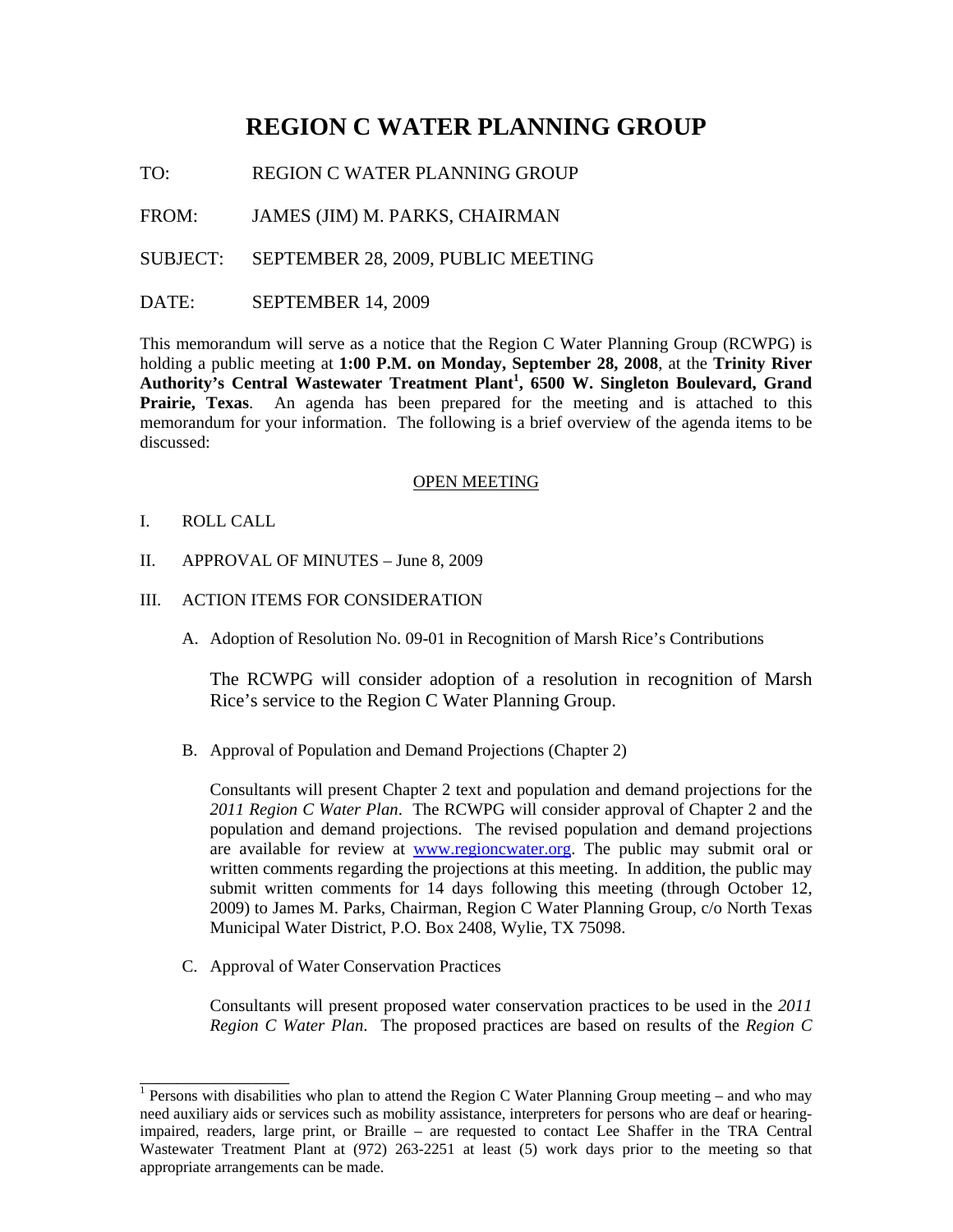*Water Reuse and Conservation Study* completed in April 2009. The RCWPG will consider approval of the water conservation practices.

D. Approval of Region C Support for Three Entities to Pursue Minor Amendments to the *2006 Region C Water Plan*

Three entities have expressed interest in pursuing minor amendments to the *2006 Region C Water Plan*. The entities include City of Grand Prairie (for relocation and upsizing of a water supply line), City of Crandall (for connection to new water supplier), and North Texas Municipal Water District (for additional pump station to deliver raw water from Lake Chapman). Consultants will present information regarding these projects, and the RCWPG will vote to show support of those entities beginning the amendment process with the Texas Water Development Board (TWDB). If these amendments requests are approved by the TWDB, the RCWPG will vote to approve the amendments at a subsequent RCWPG meeting.

E. Approval of Designation of Ecologically Unique Stream Segments Workgroup

Consultants will provide a summary of the meeting held with Texas Parks and Wildlife, Texas Commission on Environmental Quality, and the Texas Water Development Board and present a recommendation for the formation of a workgroup to further clarify the unique stream segment process. The RCWPG will vote on the formation of said workgroup.

## IV. DISCUSSION ITEMS

A. Overall Project Schedule

Consultants will provide an overview of the schedule.

B. Update on Existing Supplies (Chapter 3)

Consultants will give summary of progress/results from the update of existing supplies including Water Reuse, Surface Water, and Groundwater sources.

C. Task 4

Consultants will give a summary of progress/results from the Saline Water Study, Cooke-Grayson County Study, Fannin County Study, Freestone County Study, Navarro County Study, and Kaufman County Study. Consultants will present a list of potentially feasible water management strategies for Region C.

D. Public Participation Updates

Consultants will update the RCWPG on pertinent public participation efforts, including the "Meeting with the Media" held on September 10, 2009, Fall Newsletter, and Fall 2010 Water Summit.

E. Review Environmental Flows Process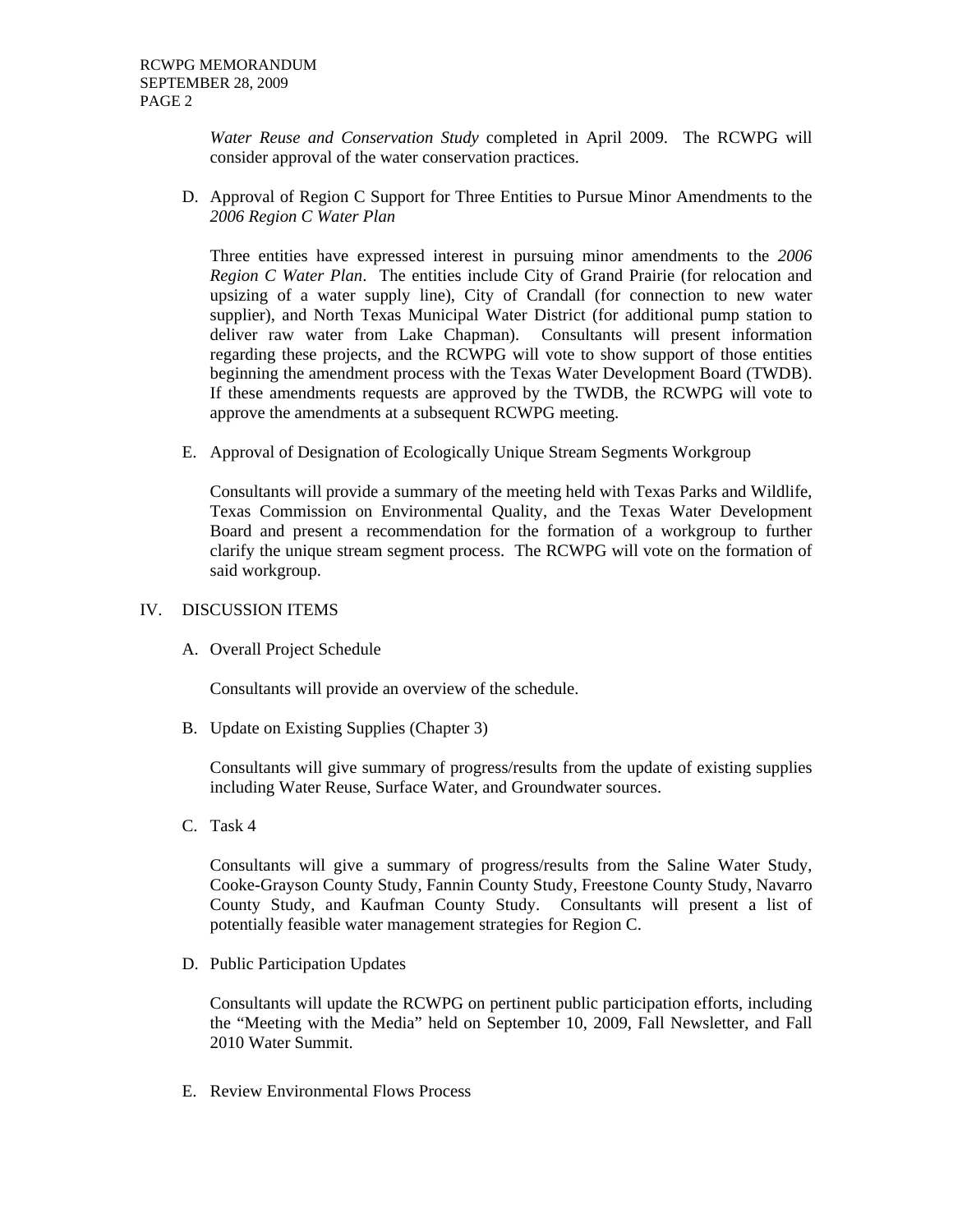Consultants will provide an update on the environmental flows process and associated scientific studies.

F. Update on Overall Status and Next Steps

The consultants will update the RCWPG on the overall status of the Region C plan and the steps they will be taking in the near future.

G. Presentation on Vision North Texas

Staff of the North Central Texas Council of Governments will give an update on Vision North Texas.

## V. OTHER DISCUSSION

- A. Updates from the Chair
	- 1. Update on Study Commission on Region C Water Supply
	- 2. Update on Water Conservation Advisory Council
- B. Report from Regional Liaisons
- C. Report from GMA 8 Liaisons
- D. Report on the Trinity and San Jacinto Rivers and Galveston Bay Stakeholders **Committee**
- E. Report on the Sabine and Neches Rivers and Sabine Lake Bay Basin and Bay Area
- F. Report from Texas Water Development Board
- G. Report from Texas Department of Agriculture
- H. Report from Texas Parks and Wildlife Department
- I. Confirm Date and Location of Next Two Meetings November 9, 2009, 1:00 P.M., Trinity River Authority Central Wastewater Plant, January 11, 2010, 1:00 P.M., Trinity River Authority Central Wastewater Plant
- J. Public Comments

### VI. ADJOURNMENT

The following items are enclosed with this memorandum:

- 1. RCWPG Agenda September 28, 2009
- 2. RCWPG Minutes June 8, 2009

cc: Mr. Warren Brewer, Designated Alternate for Danny Vance

- Ms. Marion Henderson, Designated Alternate for Robert Scott
- Mr. Tim Fisher, Designated Alternate for Howard Martin
- Mr. Derrell Hall, Designated Alternate for G. K. Maenius
- Ms. Sharon Hayes, Designated Alternate for Paul Phillips
- Mr. Joe Kana, Designated Alternate for Jim McCarter
- Dr. Thomas LaPoint, Designated Alternate for Mary Vogelson
- Mr. Jim Oliver, Designated Alternate for Jack Stevens
- Mr. Mike Rickman, Designated Alternate for Jim Parks
- Mr. Craig Schkade, Designated Alternate for Russell Laughlin
- Mr. Ron Sellman, Designated Alternate for Jerry Chapman
- Mr. Charlie Stringer, Designated Alternate for Jody Puckett
- Mr. Randy Gideon, Designated Alternate for Steve Berry